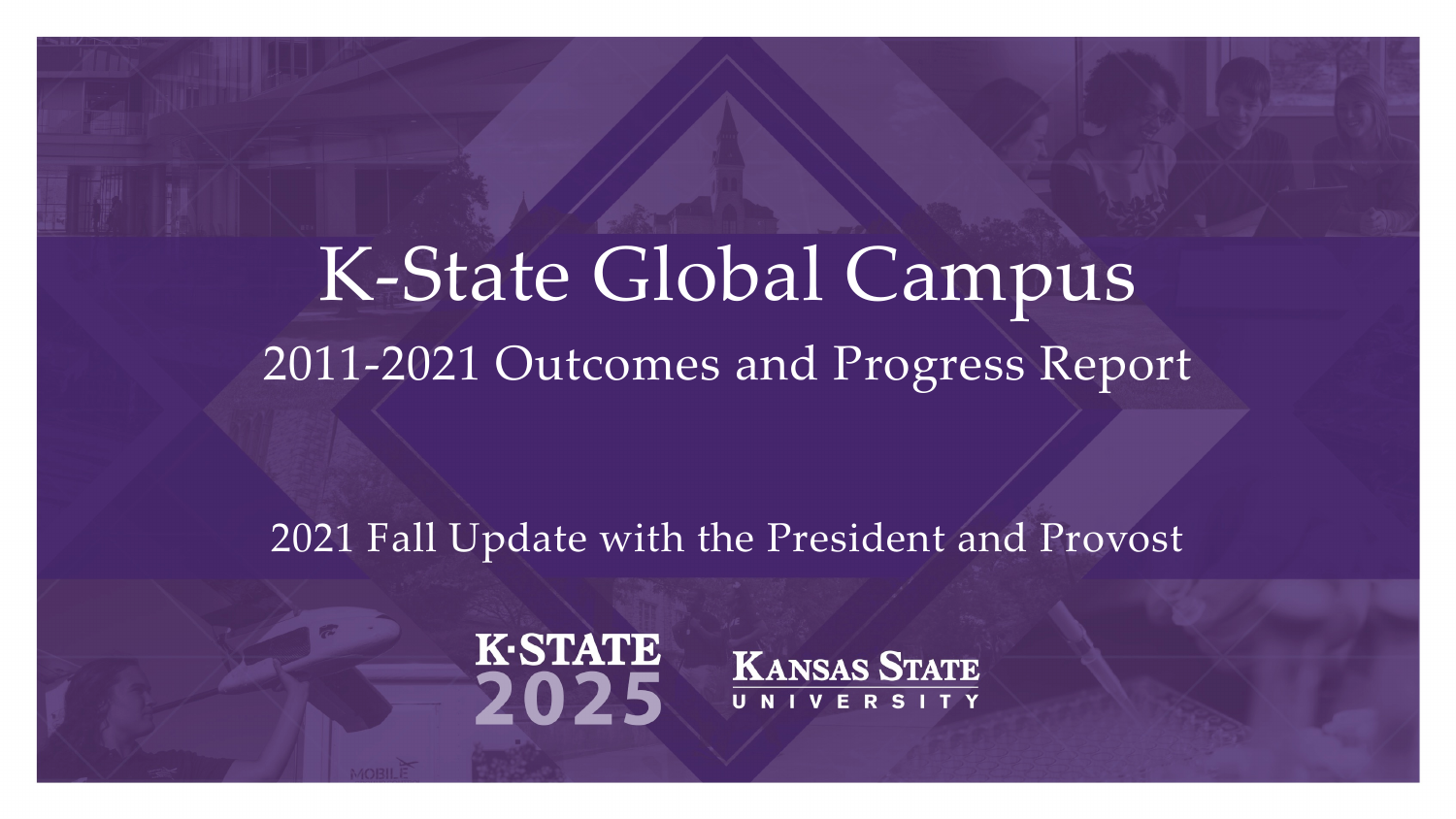## Positive impacts of K-State 2025

At a glance, 2025 was a somewhat difficult fit for Global Campus but the undergraduate and graduate student focus plus the engagement and outreach element, in particular, aligned with our mission. For Global Campus, the 2025 strategic plan

- encouraged development of a Global Campus strategic plan that aligns with the university;
- elevated the importance of online learner support;
- fostered the continuation of a history of supporting distance learning faculty and staff through learning opportunities;
- provided an opportunity to highlight relevant credit and noncredit online programming;
- and, gave importance to the focus on our internal infrastructure.



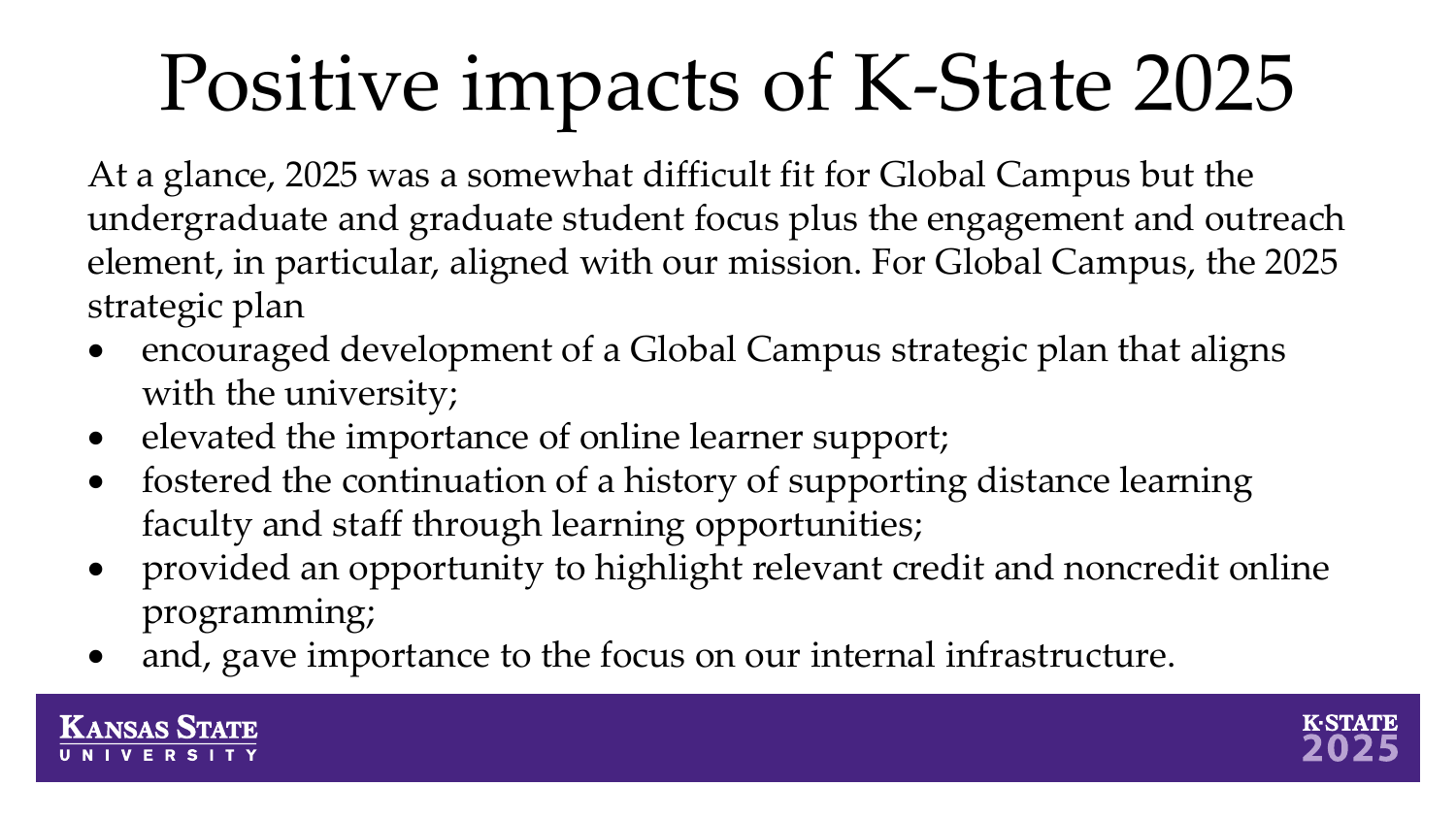#### Progress/accomplishments **Infrastructure**



Moved to a permanent remote work structure to meet needs of staff, reduce budget and expand future hiring pool



Enhanced marketing efforts through a focus on evaluating ROI and relevant data to inform tactics



Launched the new K-State Online website and completed an associated rebranding effort



Expanded data and reporting efforts, partnered with OIRA



Founded a unit to focus on recruitment of online students through datainformed tactics



Increased financial returns to colleges and central through online programs – 135% increase from FY16 to FY20



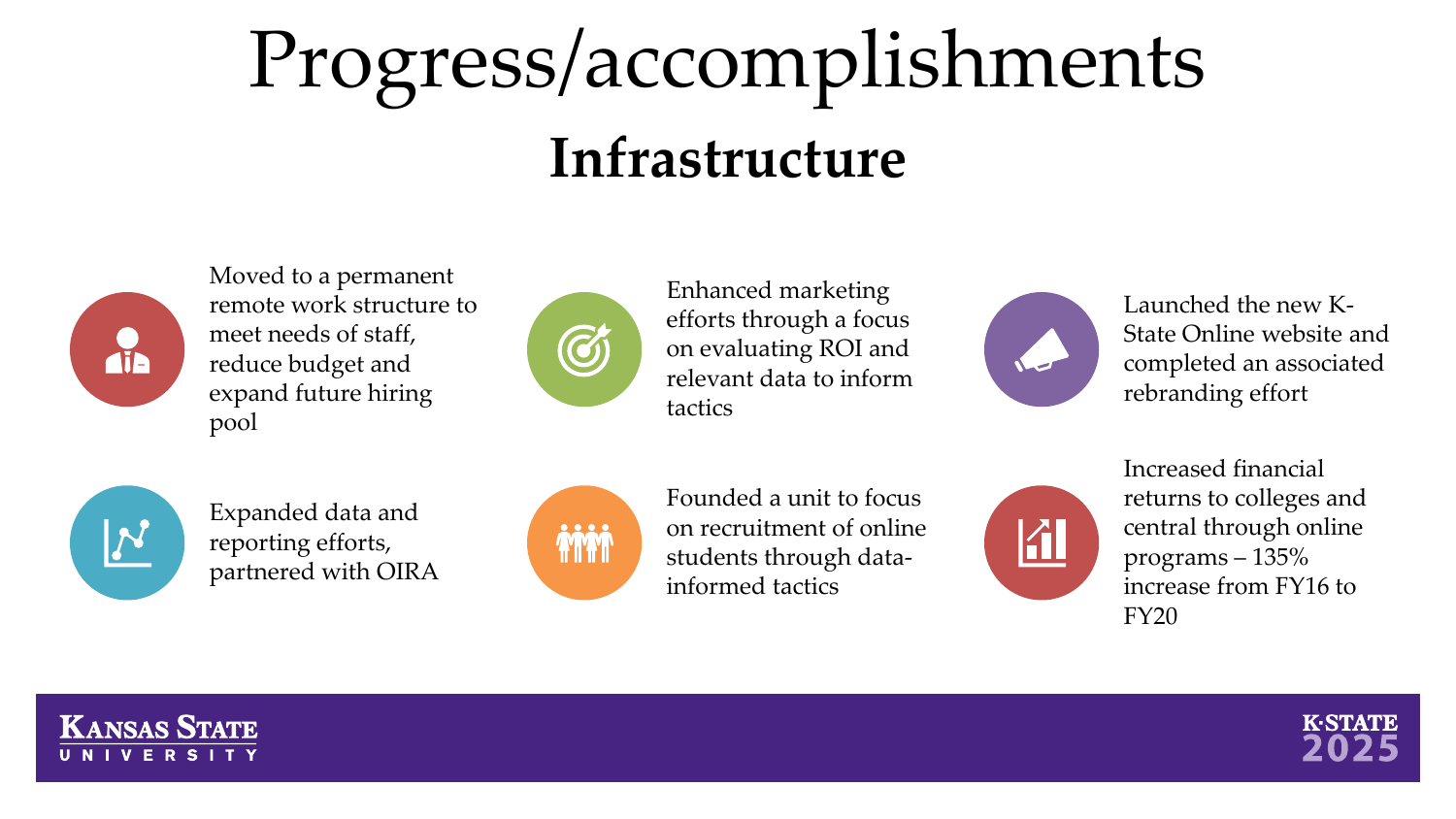### Progress/accomplishments **Faculty and Staff**



Supported online teaching faculty through:

- Online Essentials Course (2014-2019, 90 participants),
- Online Course Design Institute (redesigned, served 435 participants in 2020 and 40 in 2021)
- Keep Teaching Website
- Keep Teaching Higher Ed online community (1,947 members)
- Three-minute Thursdays
- Professional development support for online teaching faculty



Provided annual professional development to all Global Campus staff



Emphasized the importance of diversity and multicultural competency through monthly newsletters and learning opportunities



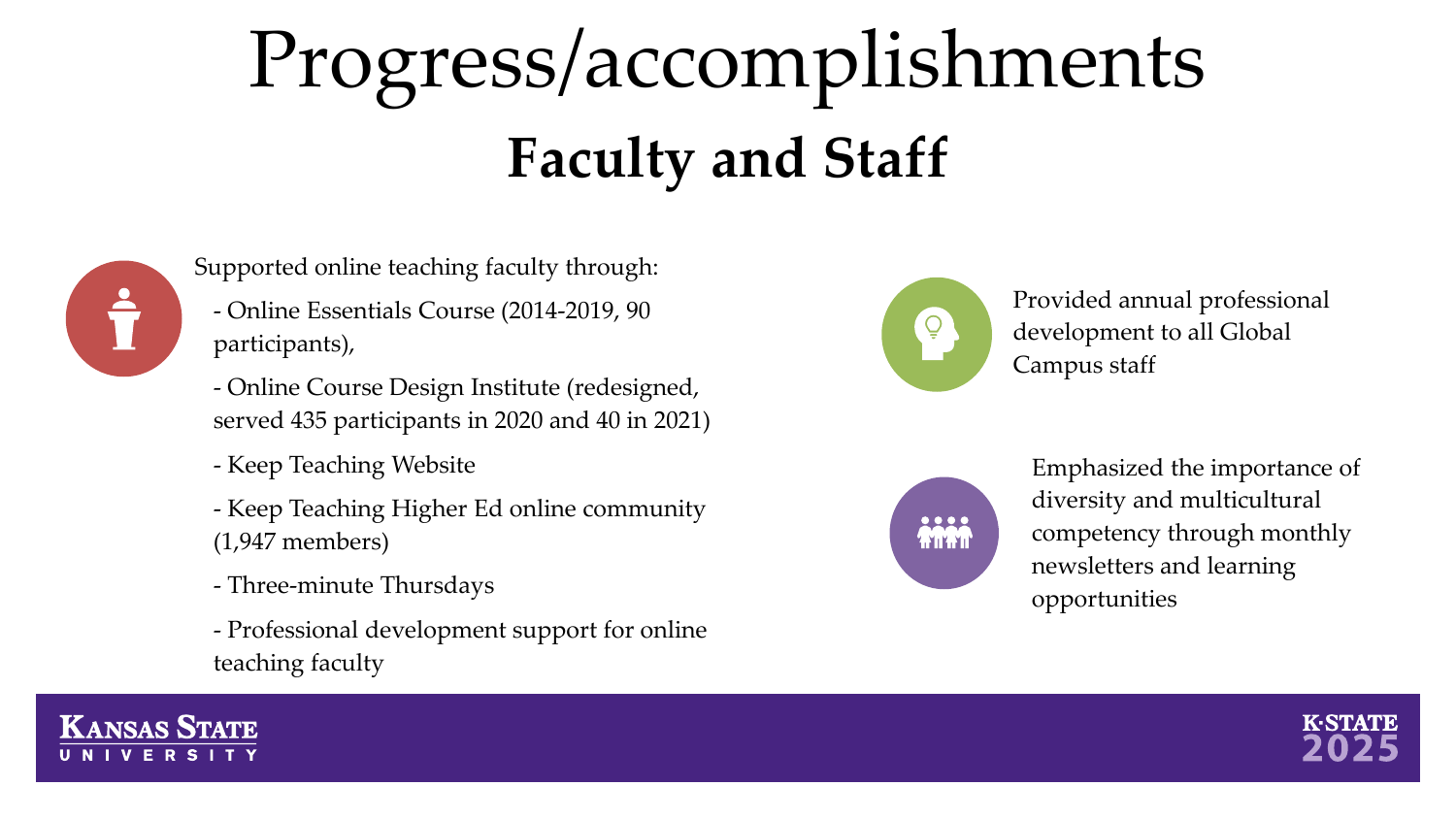#### Progress/accomplishments **Engagement/Outreach/New Initiatives & Partnerships**



Added 85 new programs across all levels (FY11-20)



Grew endowed scholarships – three new scholarships supporting online students



Grew noncredit enrollments (up 127% FY19 to 20)



Continued strong tradition of community engagement and education through UFM



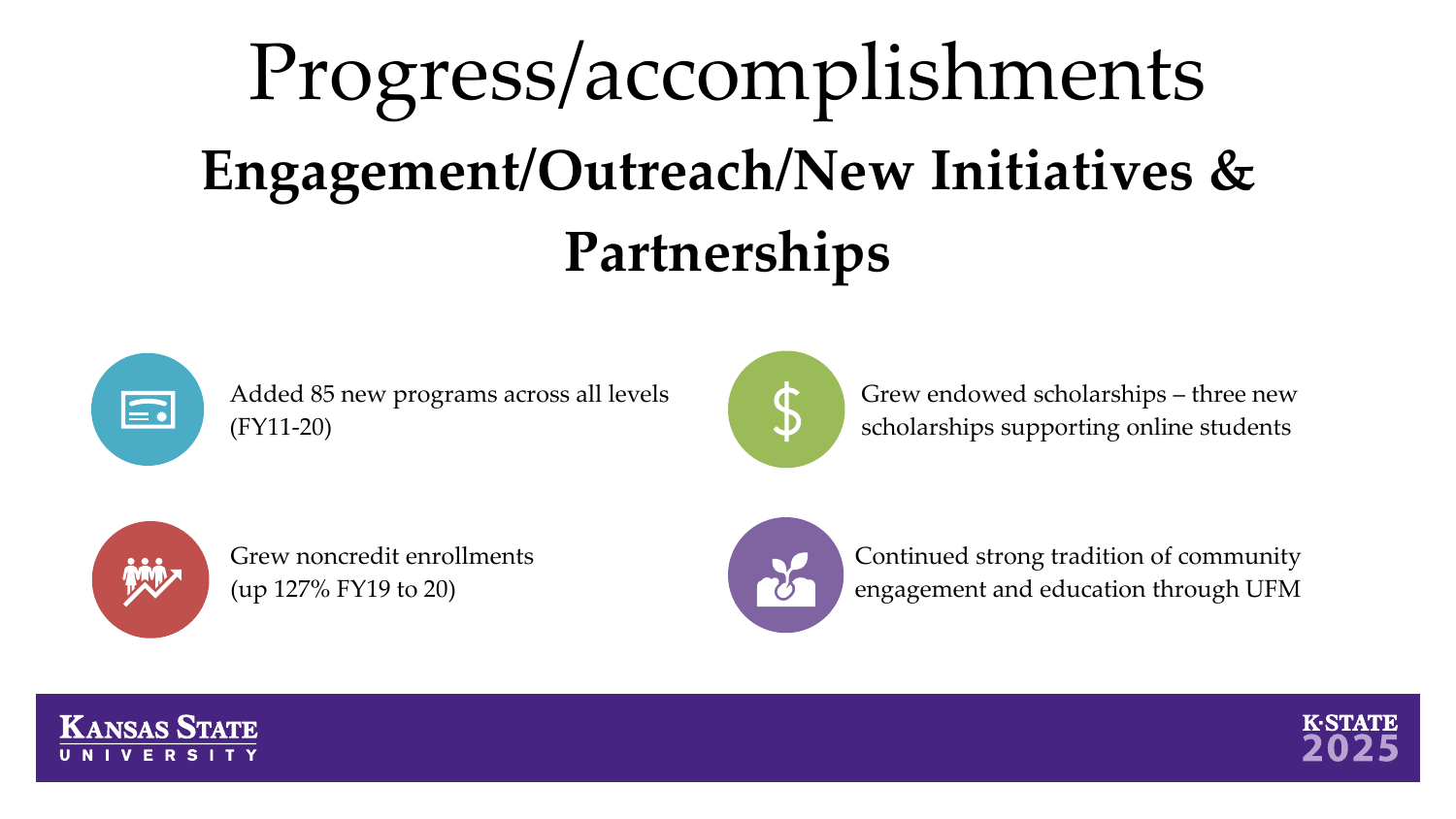#### Progress/accomplishments **Undergraduate and Graduate Student Experience**



Grew online enrollments by 43% overall (FY11-20)



Grew online credit hours by 32% overall (FY11-20)



Increased by 30% the number of online learners who would otherwise never be a wildcat (unduplicated heads) (FY16-20)



Grew number of online graduates by 40% (FY16-20)



Record 742 graduates in FY20



Added 85 new programs across all levels (FY11-20)



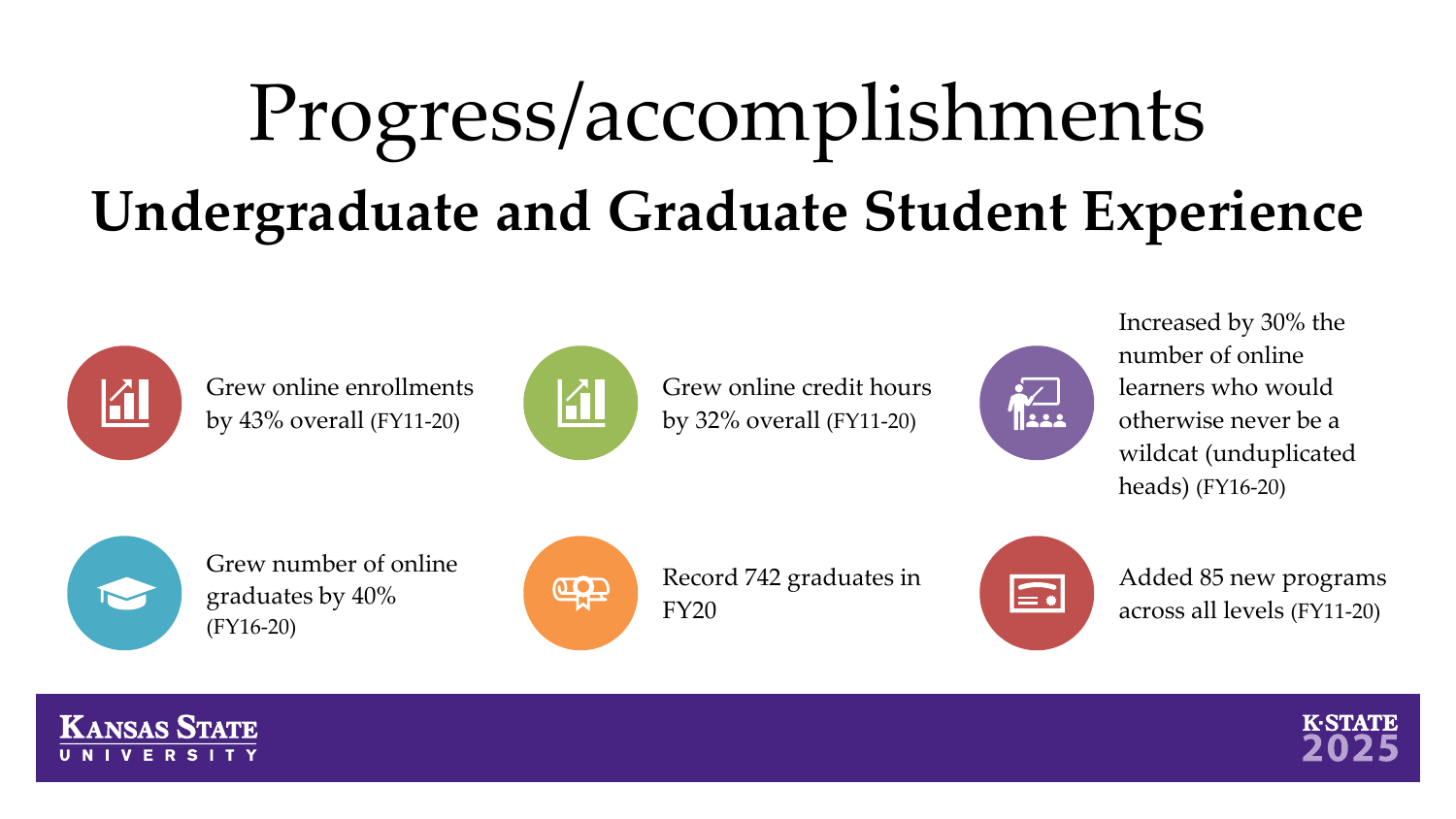#### Progress/accomplishments **Undergraduate and Graduate Student Experience**



Implemented recruitment webinars and online chat



Developed online student orientation to assist first-time online course participants



Deployed weekly Worldwide Wildcats newsletter for online students



**KANSAS STATE** 

Extended campus student services to students at a distance, implemented online student ID process



Added graduate retention coordinator to ensure support for online graduate student retention

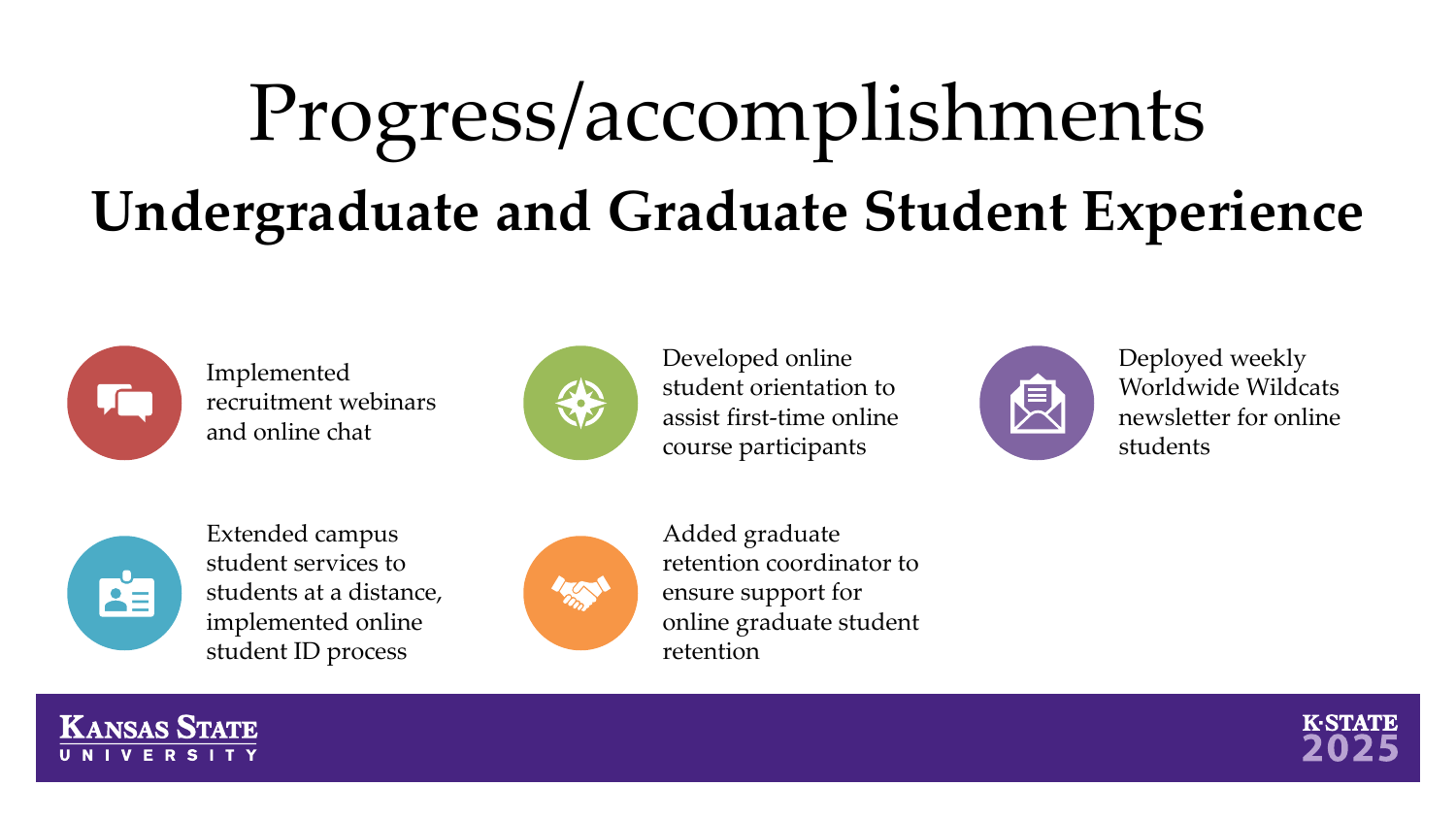## Key metrics

- Endowment pool
	- Kenneth and Leah Mae Beaver Scholarship \$60,000
	- Sue Maes and Dennis Hemmendinger KSU Foundation Family Scholarship \$60,000
	- Sue C. Maes Vanier Family Scholarship \$60,000
- Faculty awards 33
	- 21 external awards, 12 Global Campus awards
- Doctorates awarded in online programs 47
	- Adult Learning and Leadership 6
	- Curriculum and Instruction 1
	- Leadership in Academic Advising 0
	- Personal Financial Planning 35
	- Adult, Occupational and Continuing Education 5